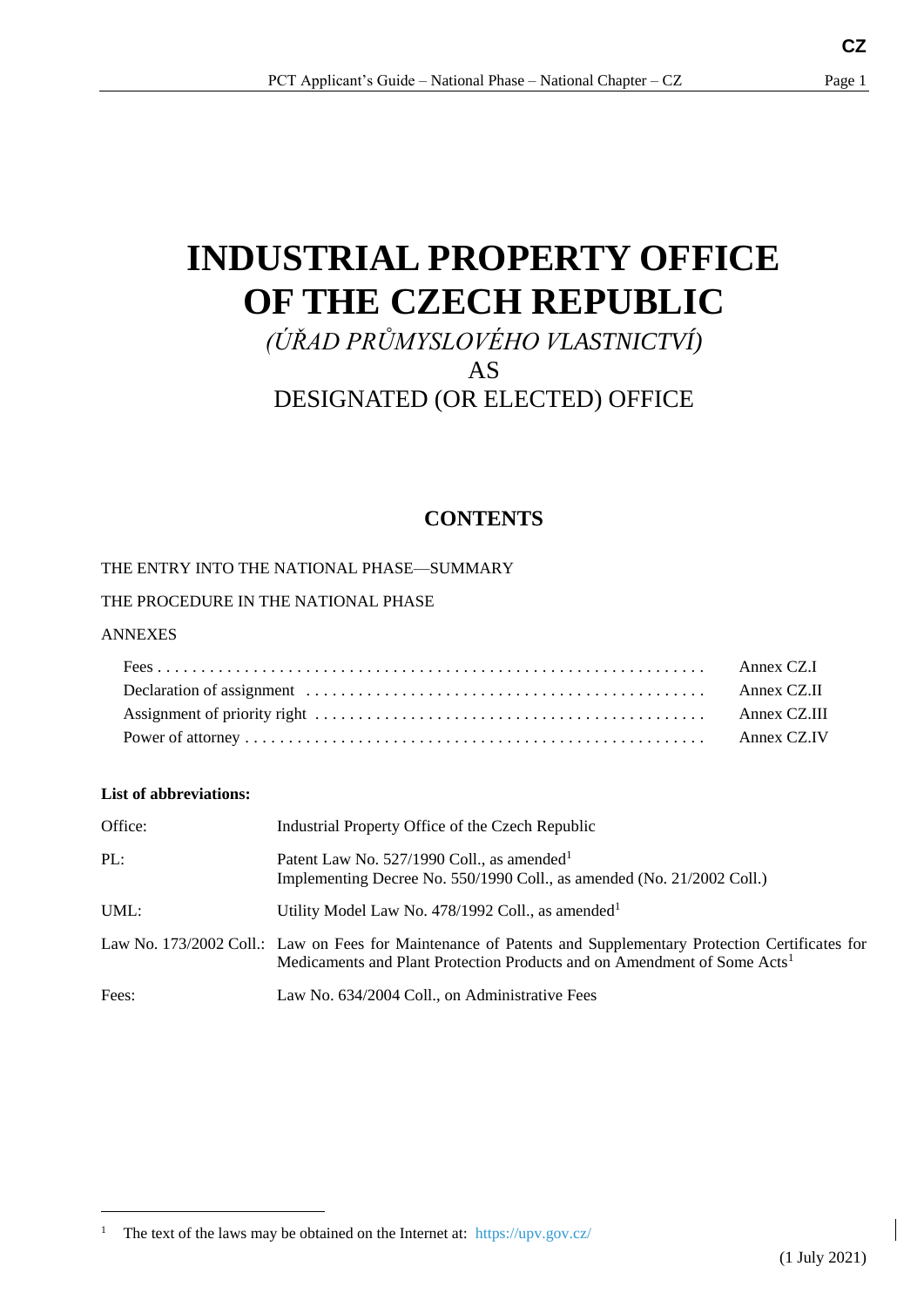### **SUMMARY Designated (or elected) Office**

## **SUMMARY**

## **CZ INDUSTRIAL PROPERTY OFFICE OF THE CZECH REPUBLIC**

| Time limits applicable for entry into the<br>national phase:                                       | Under PCT Article 22(3):<br>31 months from the priority date<br>Under PCT Article $39(1)(b)$ : 31 months from the priority date                                                                                                                   |  |  |
|----------------------------------------------------------------------------------------------------|---------------------------------------------------------------------------------------------------------------------------------------------------------------------------------------------------------------------------------------------------|--|--|
| Translation of international application<br>required into:                                         | Czech                                                                                                                                                                                                                                             |  |  |
| Required contents of the translation for<br>entry into the national phase:                         | Under PCT Article 22: Description, claims (if amended, both as<br>originally filed and as amended, together with any statement under<br>PCT Article 19), any text matter of drawings, abstract                                                    |  |  |
|                                                                                                    | Under PCT Article 39(1): Description, claims, any text matter of<br>drawings, abstract (if any of those parts has been amended, both as<br>originally filed and as amended by the annexes to the international<br>preliminary examination report) |  |  |
| Is a copy of the international application<br>required?                                            | No                                                                                                                                                                                                                                                |  |  |
| National fee:                                                                                      | Czech koruna (CZK)<br>Currency:<br>For patents:                                                                                                                                                                                                   |  |  |
|                                                                                                    | Filing fee: $1$<br>CZK 1,200                                                                                                                                                                                                                      |  |  |
|                                                                                                    | For utility model:                                                                                                                                                                                                                                |  |  |
|                                                                                                    | Filing fee: $1$<br>CZK 1,000                                                                                                                                                                                                                      |  |  |
| Exemptions, reductions or refunds of the<br>national fee:                                          | The filing fee is reduced by 50% where the applicant is also the<br>inventor                                                                                                                                                                      |  |  |
| Special requirements of the Office<br>(PCT Rule $51bis$ ): <sup>2</sup>                            | Instrument of assignment or transfer where the applicant is not the<br>inventor $3$                                                                                                                                                               |  |  |
|                                                                                                    | Instrument of assignment of the priority right where the applicants<br>are not identical <sup>3</sup>                                                                                                                                             |  |  |
|                                                                                                    | Appointment of an agent if the applicant is not resident in Czechia                                                                                                                                                                               |  |  |
|                                                                                                    | Three copies of translation of international application and three<br>copies of drawings for patent                                                                                                                                               |  |  |
|                                                                                                    | Two copies of translation of international application and two copies<br>of drawings for utility model                                                                                                                                            |  |  |
|                                                                                                    | Power of attorney in duplicate if the international application is for<br>both a patent and a utility model                                                                                                                                       |  |  |
| Who can act as agent?                                                                              | Any patent agent or attorney registered in Czechia                                                                                                                                                                                                |  |  |
| Does the Office accept requests for<br>restoration of the right of priority<br>(PCT Rule 49ter.2)? | N <sub>0</sub>                                                                                                                                                                                                                                    |  |  |

#### <span id="page-1-0"></span>**Summary of requirements for entry into the national phase**

<span id="page-1-1"></span> $\overline{\phantom{a}}$  , where  $\overline{\phantom{a}}$ 

**CZ**

<sup>&</sup>lt;sup>1</sup> Must be paid within the time limit applicable under PCT Article 22 or 39(1).

<sup>2</sup> If not already complied with within the time limit applicable under PCT Article 22 or 39(1), the Office will invite the applicant to comply with the requirement within a time limit fixed in the invitation.

<sup>&</sup>lt;sup>3</sup> This requirement may be satisfied if the corresponding declaration has been made in accordance with PCT Rule 4.17.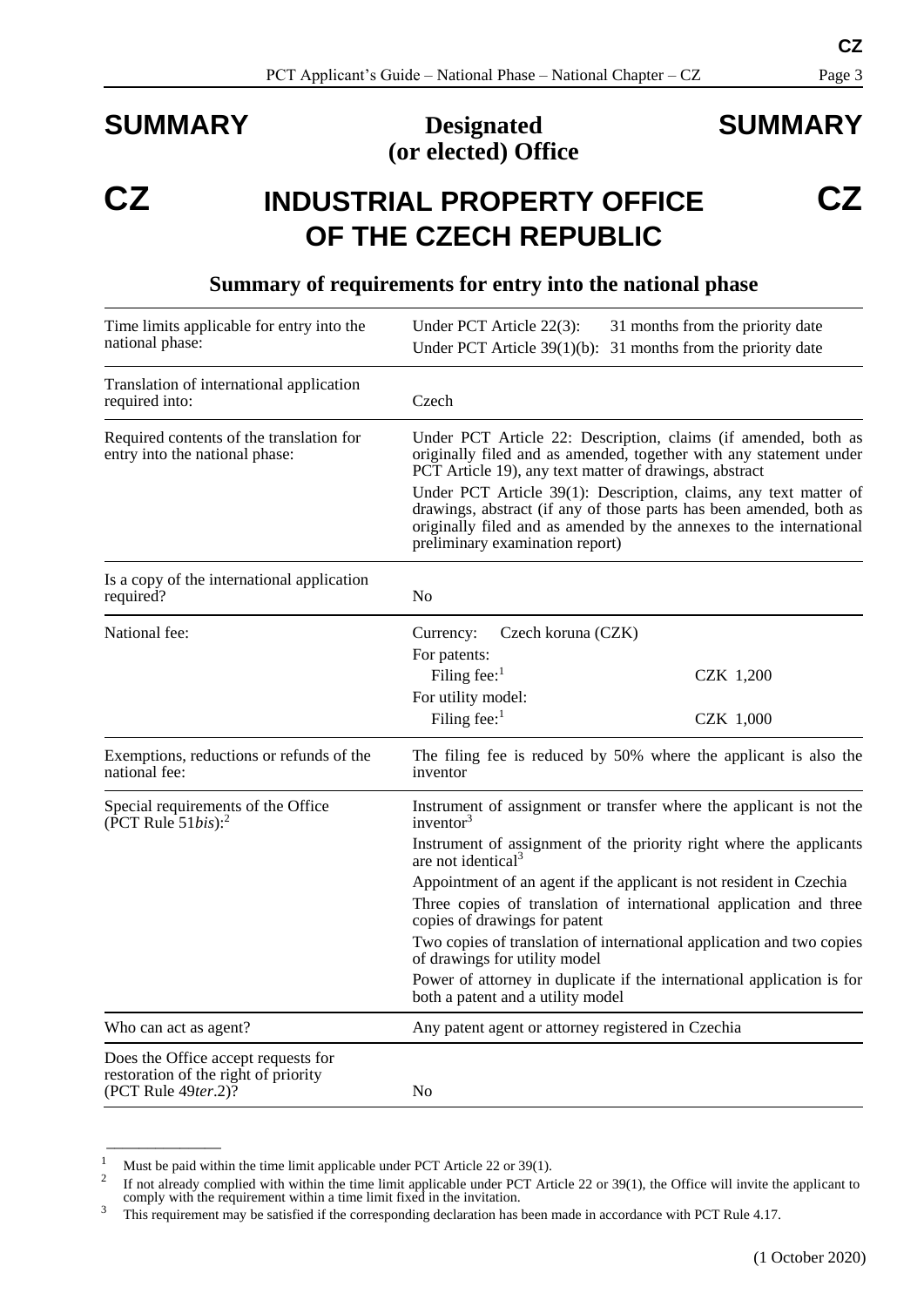#### **THE PROCEDURE IN THE NATIONAL PHASE**

|                         |                | <b>TRANSLATION (CORRECTION).</b> Errors in the translation of the international<br>CZ.01<br>application can be corrected with reference to the text of the international application as filed<br>(see National Phase, paragraphs 6.002 and 6.003). If the translation furnished to the Office<br>contains only the description, the Office will invite the applicant to furnish the missing parts and<br>will excuse the late furnishing, provided that the scope of the disclosure contained in the<br>translation furnished to the Office is not broadened thereby.                                                                                  |
|-------------------------|----------------|--------------------------------------------------------------------------------------------------------------------------------------------------------------------------------------------------------------------------------------------------------------------------------------------------------------------------------------------------------------------------------------------------------------------------------------------------------------------------------------------------------------------------------------------------------------------------------------------------------------------------------------------------------|
|                         |                | CZ.02<br><b>FEES (MANNER OF PAYMENT).</b> The manner of payment of the fees indicated in<br>the Summary and in this Chapter is outlined in Annex CZ.I.                                                                                                                                                                                                                                                                                                                                                                                                                                                                                                 |
| PL Art.                 | 29             | CZ.03<br><b>DECLARATION OF ASSIGNMENT.</b> Where the applicant is not the inventor a<br>declaration of assignment of the right to file the international application must be furnished. For<br>details, see the model of such declaration (not an official form) in Annex CZ.II. Legalization is<br>not required. For time limits, see the Summary.                                                                                                                                                                                                                                                                                                    |
| PL Art.                 | 29             | ASSIGNMENT OF PRIORITY RIGHT. Where the priority of an earlier<br>CZ.04<br>application is claimed and the applicant(s) in that application is (are) not identical with the<br>applicant(s) of the international application, an assignment of the priority right must be<br>furnished. For details, see the model for such assignment (not an official form) in Annex CZ.III.<br>Legalization is not required. For time limits, see the Summary.                                                                                                                                                                                                       |
| PL Art.                 | 70(1)          | CZ.05<br><b>POWER OF ATTORNEY.</b> An agent must be appointed by filing a power of<br>attorney. A model is given in Annex CZ.IV.                                                                                                                                                                                                                                                                                                                                                                                                                                                                                                                       |
| Law No. 173/2002        |                | CZ.06<br><b>ANNUAL FEES.</b> After a patent has been granted, a fee must be paid for each year<br>following the international filing date. Payment of the annual fees for the years which have<br>expired or begun at the date of granting the patent must be made within three months after the<br>grant of the patent. The annual fees for subsequent years must be paid not later than the last day<br>in which "the patent year" expires. In case of failure to pay a fee within the required time limit<br>it is still possible to make the payment within an additional time limit of six months, in which<br>case, however, the fee is doubled. |
| PL Art.                 | 33(1)<br>33(2) | <b>REQUEST FOR EXAMINATION.</b> A patent will be granted only after examination<br>CZ.07<br>as to patentability which may be requested by the applicant or by a third party. There is no<br>special form for the request.                                                                                                                                                                                                                                                                                                                                                                                                                              |
| PL Art.                 | 33(3)          | TIME LIMIT FOR REQUESTING EXAMINATION.<br><b>CZ.08</b><br>Examination must be<br>requested within 36 months from the international filing date.                                                                                                                                                                                                                                                                                                                                                                                                                                                                                                        |
| PCT Art.                | 28<br>41       | CZ.09<br><b>AMENDMENT OF THE APPLICATION; TIME LIMITS.</b> The applicant may<br>make amendments to the description, claims and drawings, until the decision granting the patent<br>becomes definitive, provided that the subject matter of the amended application does not exceed<br>the scope of the application as originally filed.                                                                                                                                                                                                                                                                                                                |
| PCT Art.<br>PCT Rule 51 | 25             | CZ.10<br><b>REVIEW UNDER ARTICLE 25 OF THE PCT.</b> The applicable procedure is<br>outlined in paragraphs 6.018 to 6.021 of the National Phase. If, upon review under<br>PCT Article 25, the Office denies an error or omission on the part of the receiving Office or the<br>International Bureau, a request for rejudgment of that decision may be filed within 30 days from<br>the date of the notification of this decision.                                                                                                                                                                                                                       |
| PCT Art.                | 24(2)<br>48(2) | <b>EXCUSE OF DELAYS IN MEETING TIME LIMITS.</b> Reference is made to<br>CZ.11<br>paragraphs 6.022 to 6.027 of the National Phase.                                                                                                                                                                                                                                                                                                                                                                                                                                                                                                                      |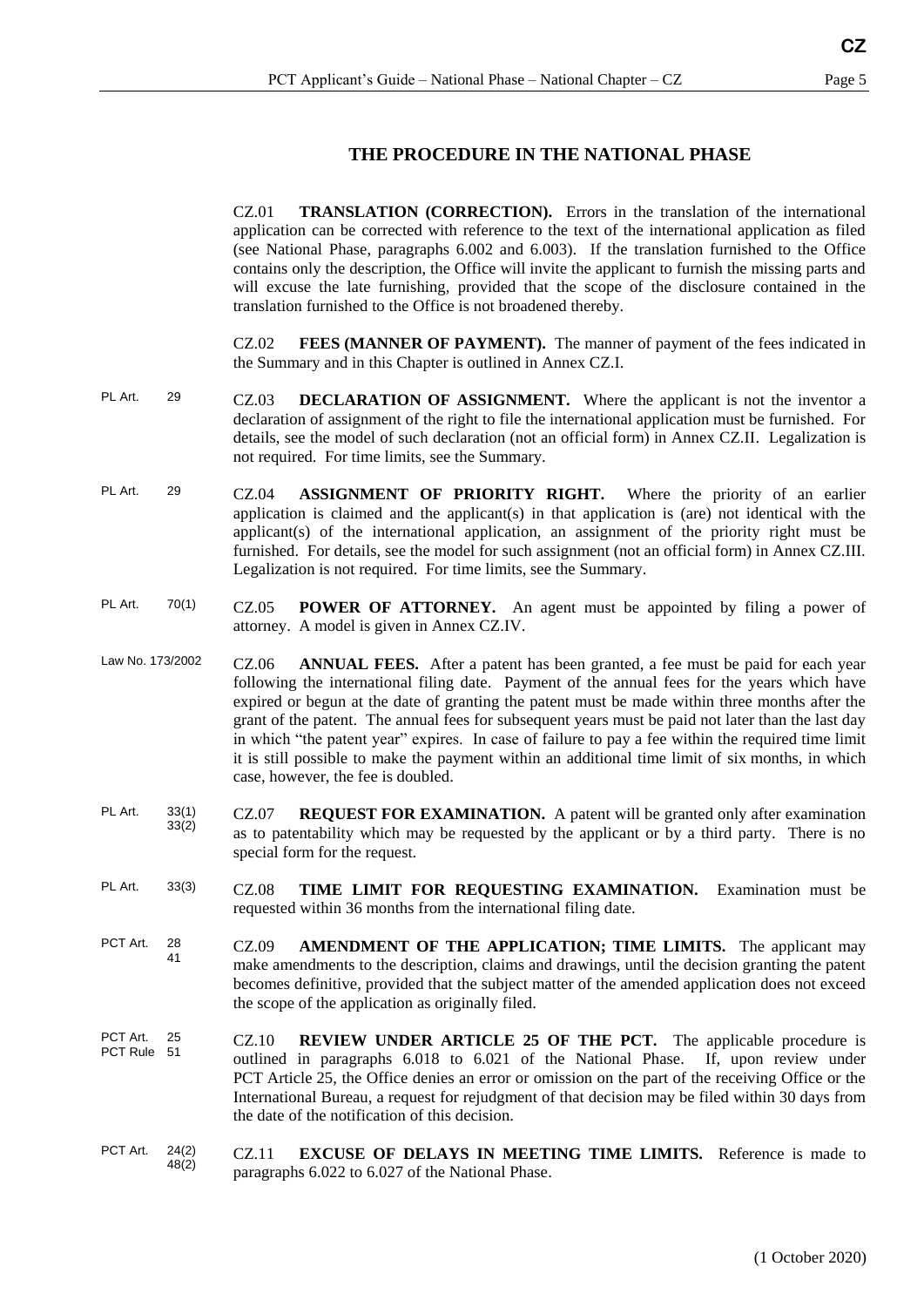- PL Art. 65 CZ.12 Time limits fixed by the Office for a certain action may be extended upon request and payment of a fee for extension of time limits (see Annex CZ.I). A time limit of more than two months and more than three extensions of a time limit may be given only in special cases.
- PL. Art. 65 CZ.13 The Office may excuse a failure to comply with a time limit on legitimate grounds if a party to the procedure so requests within two months of the day on which the reason for failure to comply has ceased to exist, provided that the omitted act has been performed within that period and that the administrative fee in accordance with the relevant statutory provisions has been paid.
- PL Art. 65 CZ.14 Failure to comply with a time limit may not be excused after expiry of a period of one year after the end of the period within which the act should have been performed; failure to comply with a time limit for claiming and proving a priority right or for filing a request for examination of the application or a request for continuation of the patent procedure may, likewise, not be excused. Rights acquired by third parties between the date of expiry of the time limit which has not been complied with and the date on which the failure to comply was excused shall not be affected.
- PCT Art. 4.3 43 44 CZ.15 **UTILITY MODEL.** If the applicant wishes to obtain utility model registration in Czechia on the basis of an international application
- PCT Rule 4.12 49*bis*.1(a),

(b) 76.5

- (i) instead of a patent, or
- (ii) in addition to a patent,
- UML Par. 9 subject to what is said in paragraph 19, the applicant, when performing the acts referred to in Article 22 or 39, shall so indicate to the Office.

CZ.16 If the international application is for a utility model instead of a patent (see the case referred to in paragraph CZ.15) the requirements are basically the same as for patents except that the applicant is not required:

- (i) to furnish the translation of the abstract,
- (ii) to make a request for examination and
- (iii) to pay annual fees.

Instead of annual fees, renewal fees become due for utility models. The due date and amounts are indicated in Annex CZ.I. By payment of the two renewal fees the term of protection may be extended a first time from five to seven years and a second time from eight to ten years.

UML Par. 9 CZ.17 If the international application is for both a utility model and a patent (see the case referred to in paragraph CZ.15(ii), the applicant must, within the time limit applicable for the entry into the national phase, comply with the following requirements:

- (i) pay two filing fees for both the patent and the utility model,
- (ii) furnish the translation into Czech language,

(iii) furnish the translation of international application in three copies for the patent and in two copies for the utility model,

(iv) file the power of attorney in duplicate.

The requirements (i), (iii) and (iv) may still be complied with within a time limit fixed in an invitation by the Office, if not already complied with within the time limit applicable for the entry into the national phase.

PCT Art. 7(2)(ii) PCT Rule 7.2 CZ.18 Where, in either of the cases referred to in paragraph CZ.15, the international application does not contain drawings, the Office will invite the applicant to furnish drawings within a time limit fixed in the invitation.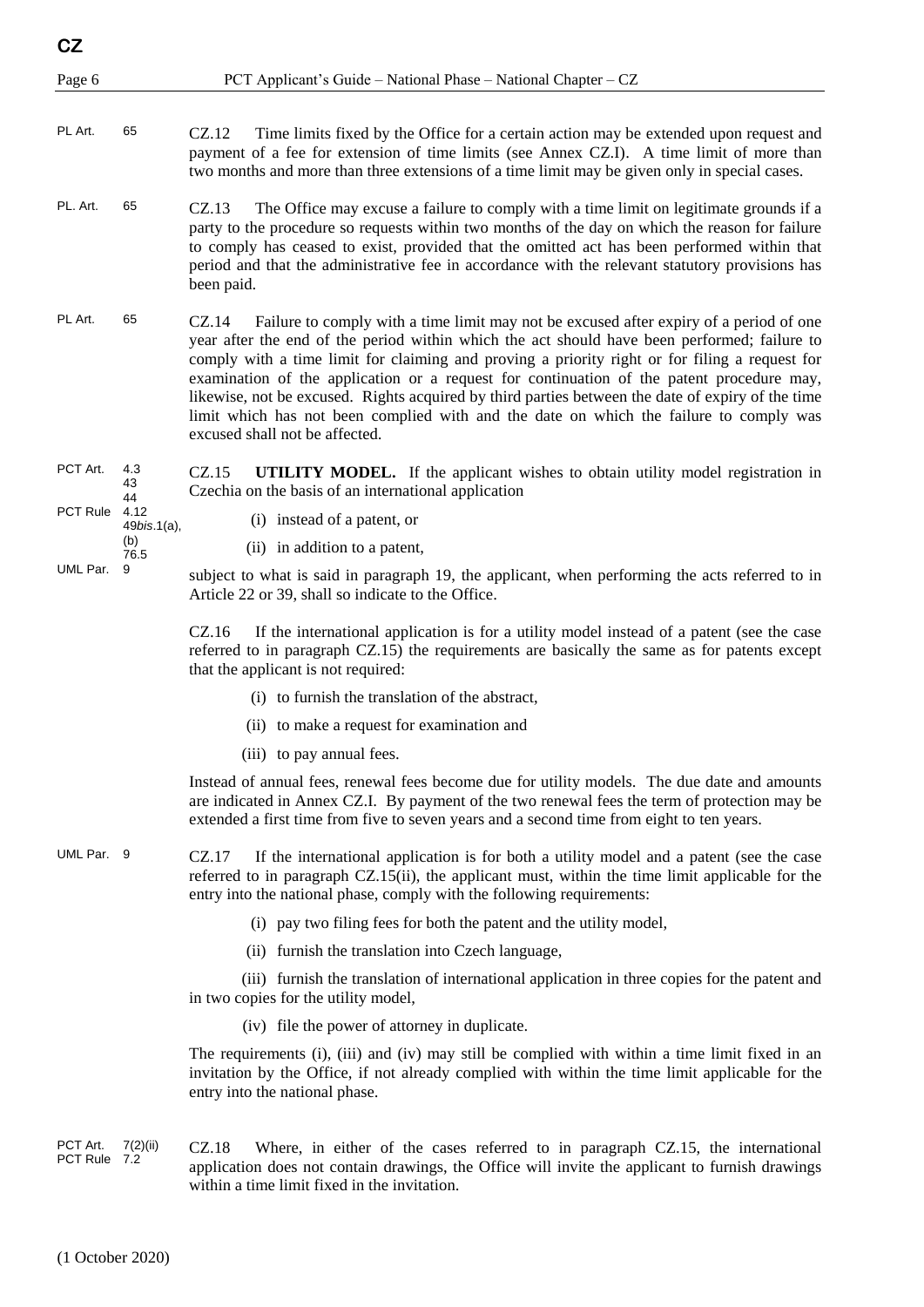UML Par. 10 CZ.19 A utility model application concerning the subject matter of an earlier national or international patent application for a national patent for Czechia may claim the filing date of that earlier patent application provided the utility model application is filed not later than the expiration of two months from the date on which the final decision on the patent application is taken or, if no such decision has been taken, before the end of the tenth year from the date, of filing of the patent application. Any priority which is claimed in the earlier patent application will also apply to the subsequent utility model application.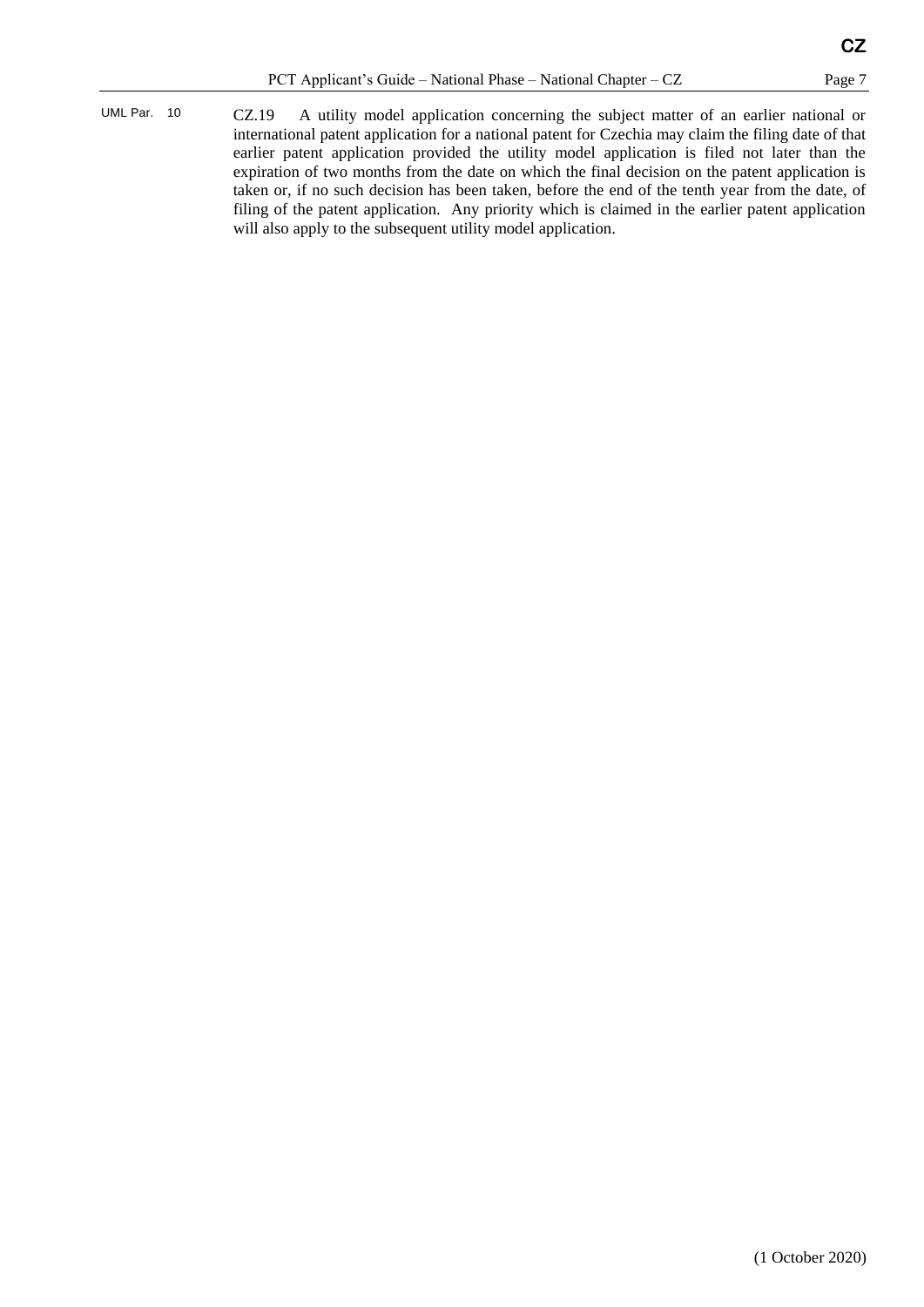#### **FEES**

#### **(Currency: Czech koruna)**

| <b>Patents</b>                                                                                                                                                                                                                      |                                           |
|-------------------------------------------------------------------------------------------------------------------------------------------------------------------------------------------------------------------------------------|-------------------------------------------|
| Filing fee (reduction of 50% where the applicant is also the inventor) $\dots \dots \dots \dots \dots \dots \dots \dots$                                                                                                            | 1,200                                     |
|                                                                                                                                                                                                                                     | 600                                       |
| Fee for requesting examination:                                                                                                                                                                                                     | 3,000<br>500                              |
|                                                                                                                                                                                                                                     | 200                                       |
|                                                                                                                                                                                                                                     | 500                                       |
| Fee for requesting excuse of the failure to comply with a time limit                                                                                                                                                                | 1,000                                     |
|                                                                                                                                                                                                                                     | 1,600<br>100                              |
| Annual fees:<br>— for the period from the 1 <sup>st</sup> to the 4 <sup>th</sup> year, per year $\dots \dots \dots \dots \dots \dots \dots \dots \dots \dots \dots \dots$<br>preceding year increased<br>by an additional amount of | 1,000<br>2,000<br>3,000<br>4,000<br>2,000 |
| <b>Utility models</b>                                                                                                                                                                                                               |                                           |
| Filing fee (reduction of 50% where the applicant is also the inventor) $\dots \dots \dots \dots \dots \dots \dots \dots$                                                                                                            | 1,000                                     |
| First renewal fee<br>(becomes due on the last day of the month containing the $4th$ anniversary of the filing date)                                                                                                                 | 6,000                                     |
| Second renewal fee<br>(becomes due on the last day of the month containing the $7th$ anniversary of the filing date)                                                                                                                | 6,000                                     |

#### **How can payment of fees be effected?**

The payment of fees must be effected in Czech koruny. All payments must indicate the application number (national, if already known; international, if the national number is not yet known), the name of the applicant and the category of fee being paid.

Payment of annual fees must be effected to account No. 80012-21526001/0710 of the Industrial Property Office at the Czech National Bank in Prague, Czechia.

Payment of annual fees for European patents must be effected to account No. 35-21526001/0710 of the Industrial Property Office at the Czech National Bank in Prague.

Payment of other fees must be effected to account No. 3711-21526001/0710 of the Industrial Property Office at the Czech National Bank in Prague.

Address: Czech National Bank, Na Prikope 28, Prague 1, Czechia.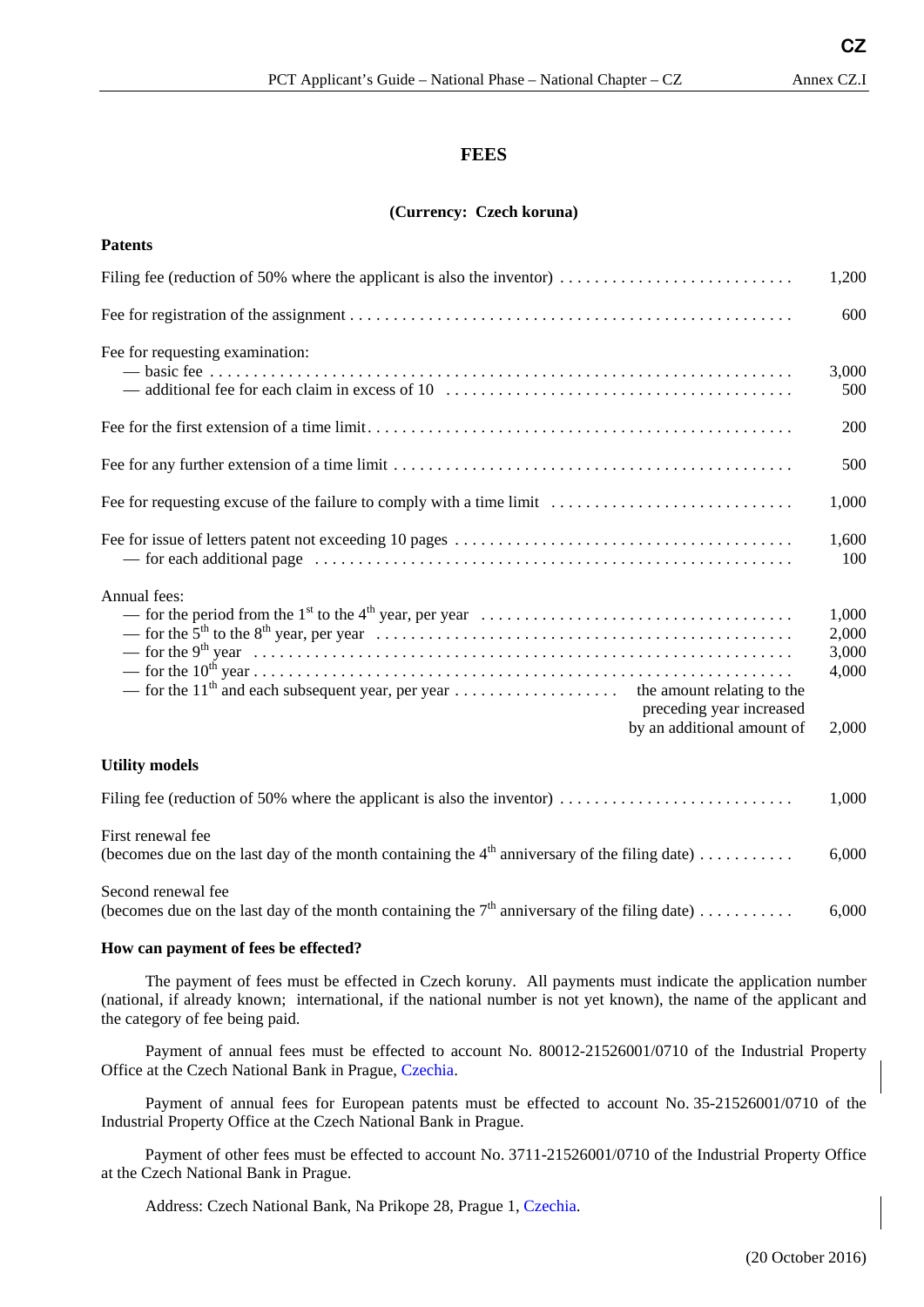### **PROHLÁŠENÍ**

#### **DECLARATION**

| Já podepsaný                                                                                                  | I undersigned                                                                                                                |
|---------------------------------------------------------------------------------------------------------------|------------------------------------------------------------------------------------------------------------------------------|
|                                                                                                               |                                                                                                                              |
|                                                                                                               |                                                                                                                              |
| timto prohlašuji, že jsem autorem vynálezu, pro<br>který bylo v České republice požádáno o udělení<br>patentu | declare hereby that I am the author of the inven-<br>tion for which a patent has been asked for in the<br>Czech Republic     |
|                                                                                                               |                                                                                                                              |
|                                                                                                               |                                                                                                                              |
|                                                                                                               |                                                                                                                              |
|                                                                                                               |                                                                                                                              |
|                                                                                                               |                                                                                                                              |
|                                                                                                               |                                                                                                                              |
|                                                                                                               |                                                                                                                              |
| Předmět vynálezu:                                                                                             | Object of the invention:                                                                                                     |
|                                                                                                               |                                                                                                                              |
|                                                                                                               |                                                                                                                              |
|                                                                                                               |                                                                                                                              |
|                                                                                                               |                                                                                                                              |
| Současně prohlašuji, že právo podat tuto přih-<br>lášku v České republice jsem převedl na:                    | Further I declare that I have assigned the right to<br>file this patent application in the Czech Republic<br>$\mathsf{to}$ : |
|                                                                                                               |                                                                                                                              |
|                                                                                                               |                                                                                                                              |
|                                                                                                               |                                                                                                                              |

Na důkaz toho můj vlastnoruční podpis:

In evidence thereof, my signature:

Podpis/Full name and signature - (Bez legalizace - No legalization)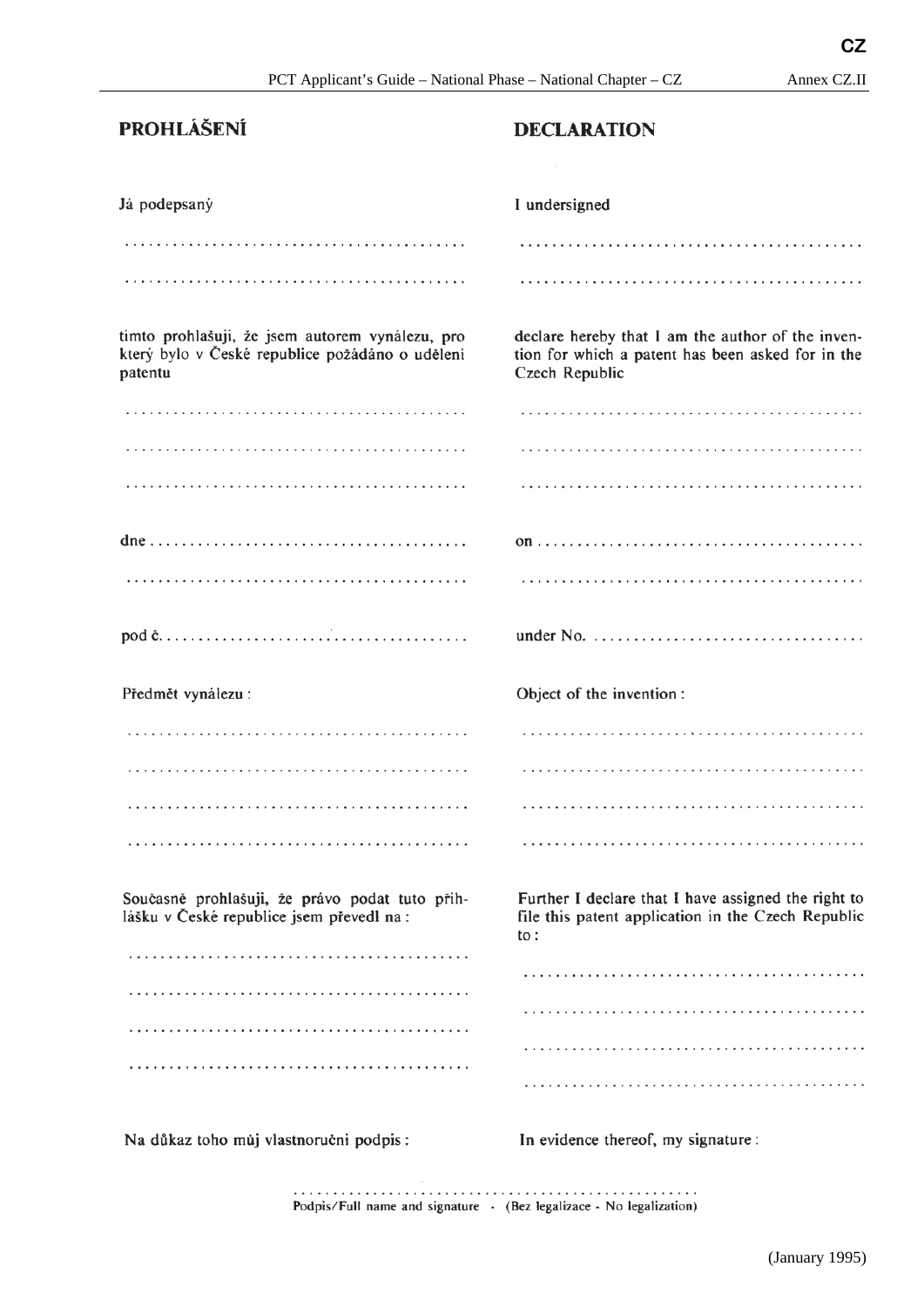**CZ** 

#### POSTOUPENÍ PRÁVA PŘEDNOSTI

#### **ASSIGNMENT OF PRIORITY RIGHT**

| Podepsaný                                                                                             | The undersigned                                                                                       |
|-------------------------------------------------------------------------------------------------------|-------------------------------------------------------------------------------------------------------|
|                                                                                                       |                                                                                                       |
|                                                                                                       |                                                                                                       |
| prohlašuje timto, že postoupil                                                                        | declares hereby to have assigned to                                                                   |
|                                                                                                       |                                                                                                       |
|                                                                                                       |                                                                                                       |
|                                                                                                       |                                                                                                       |
| právo přihlásiti vynález, popsaný a přihlášený ve<br>své patentové přihlášce                          | the right to apply for protection of the invention<br>described and claimed in his patent application |
|                                                                                                       |                                                                                                       |
| podané dne                                                                                            |                                                                                                       |
| týkající se                                                                                           | relating to                                                                                           |
|                                                                                                       |                                                                                                       |
|                                                                                                       |                                                                                                       |
|                                                                                                       |                                                                                                       |
| vlastním iménem v České republice a domáhati se contra his (their) ovn name in the Czech Bonublic and |                                                                                                       |

vlastním jmenem v České republice a domáhatí se pro tuto mezinárodní přihlášku práva přednosti shora uvedené patentové přihlášky.

in his (their) own name in the Czech Republic and to claim for this international application the priority of the above-mentioned patent application.

Podpis/Signature (full name) - (Bez legalizace - No legalization)